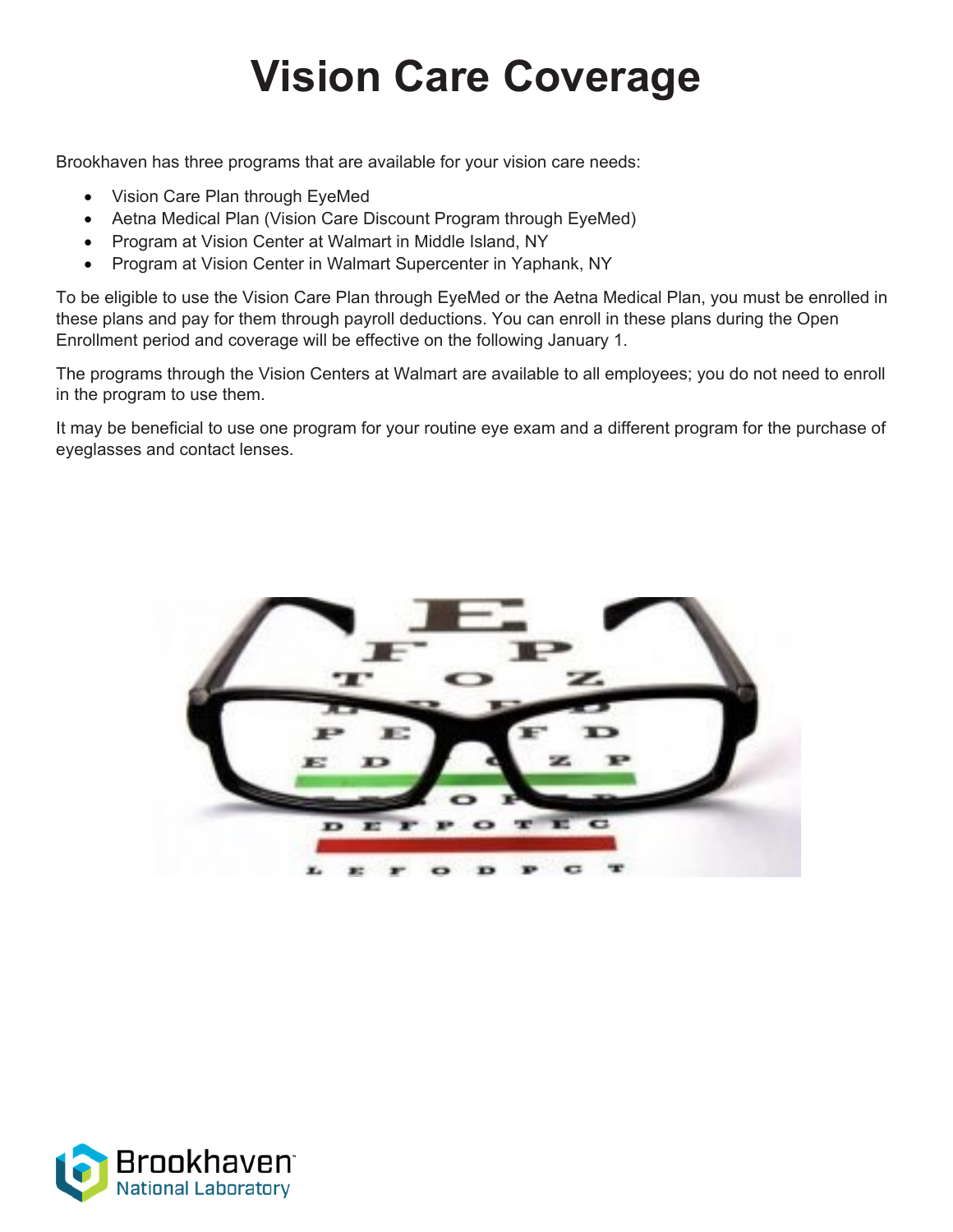## **Vision Care Plan through EyeMed**

If you are enrolled in the Vision Care Plan provided through EyeMed, you have coverage for:

- One routine eye exam each calendar year after a \$10 copay (if you use an in-network provider) or up to a \$50 reimbursement (if you use an out-of-network provider).
- Eyeglasses or contact lenses (Costs vary based on the use of an in- or out-of-network provider, the frames, lenses, or contact lenses selected, etc.).
- Additional coverage applies for diabetics.

Coverage for treatment of illness or injury to the eye is not provided.

If you purchase both eyeglasses and contact lenses, it is advantageous to purchase contact lenses first. Then you will have a \$200 allowance for contact lenses and a \$220 allowance for eyeglass frames, plus a 20% discount on the cost of the frames above the allowance. You will also receive a 20% discount on eyeglass lenses and coatings and the copays do not apply.

If, however, you purchase eyeglasses first, you will have a \$220 allowance for eyeglass frames, plus a 20% discount on the cost of the frames above the allowance. Copays will apply to the eyeglasses and lenses, and there will be no coverage for contact lenses.

If you're also enrolled in the Aetna Medical Plan, it is advantageous to alternate between the two plans each year so that you can have coverage for eye exams every year.

You can locate the EyeMed Insight provider network at [www.eyemed.com.](http://www.__________.com/) It includes Target Optical, LenCrafters, Pearle Vision, Walmart, large network of independent providers, online (ray-ban.com, contactsdirect.com, lencrafters.com, targetoptical.com and glasses.com.

## **Aetna Medical Plan (Vision Care Discount Program through EyeMed)**

If you're enrolled in one of the Aetna Medical Plans in the U.S., you have coverage for:

- One routine eye exam every 24 months at no cost (if you use an in-network provider)
- Eyeglasses and contact lenses (Discounts are provided through EyeMed Select Network providers.)
- Care for illness or injury to the eye based on the copays, coinsurance & deductibles in your Aetna Medical Plan.

If you're also enrolled in the Vision Care Plan through EyeMed, it is advantageous to alternate between the two plans each year so that you can have coverage for eye exams every year.

You can locate the EyeMed Select provider network at www.aetnavision.com. It includes Target Optical, LenCrafters, Pearle Vision, Walmart, large network of independent providers, online (ray-ban.com, contactsdirect.com, lencrafters.com, targetoptical.com and glasses.com.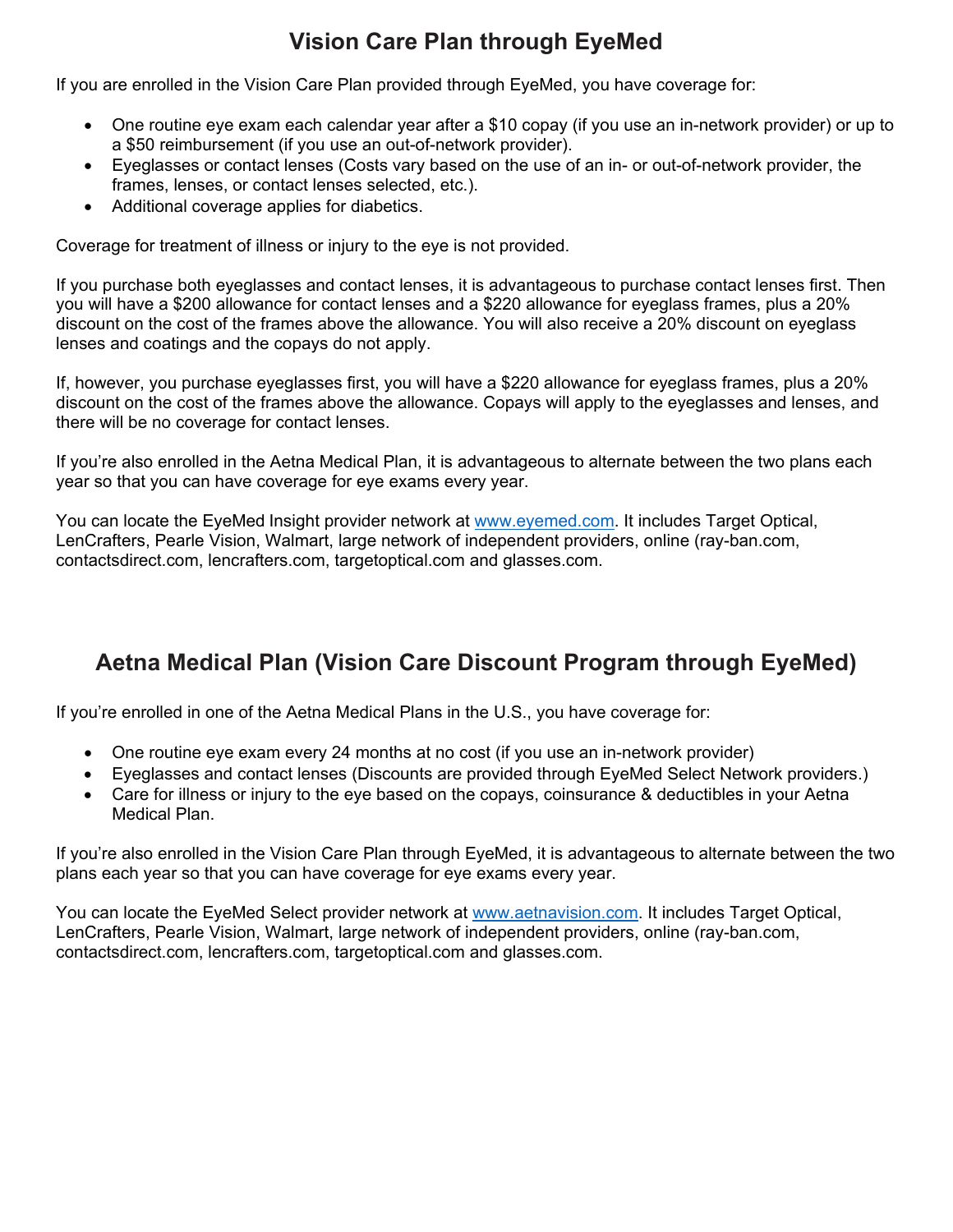### **Program at Vision Center at Walmart in Middle Island, NY**

You do not need to enroll in the Aetna Medical Plan or the Vision Care Plan through EyeMed to use this program, just show your BNL badge or provide your BNL Life Number. As an employee, you are eligible for the following discounts for services:

- Routine eye exam (\$59 for eyeglasses; \$89 for contact lenses)
- 30% off purchase of both eyeglass frames and lenses
- 10% discount if you only purchase eyeglass lenses
- 10% discount on purchase of contact lenses

Coverage for treatment of illness or injury to the eye is not provided.

This location participates in both the Vision Care Plan through EyeMed and the Aetna Medical Plan (Vision Care Discount Program through EyeMed).

They are located at 750 Middle Country Road, NY.

To schedule an appointment call (631) 345-0065.

#### **Program at Vision Center at Walmart Supercenter in Yaphank, NY**

You do not need to enroll in the Aetna Medical Plan or the Vision Care Plan through EyeMed to use this program, just show your BNL badge or provide your BNL Life Number. As an employee, you are eligible for the following discounts for services:

- Routine eye exam (starting at \$50)
- 30% off purchase of both eyeglasses and/or contact lenses frames and lenses

Coverage for treatment of illness or injury to the eye is not provided.

This location participates in both the Vision Care Plan through EyeMed and the Aetna Medical Plan (Vision Care Discount Program through EyeMed).

They are located at 901 Blvd. East, Yaphank, NY.

To schedule an appointment call (631) 729-4041.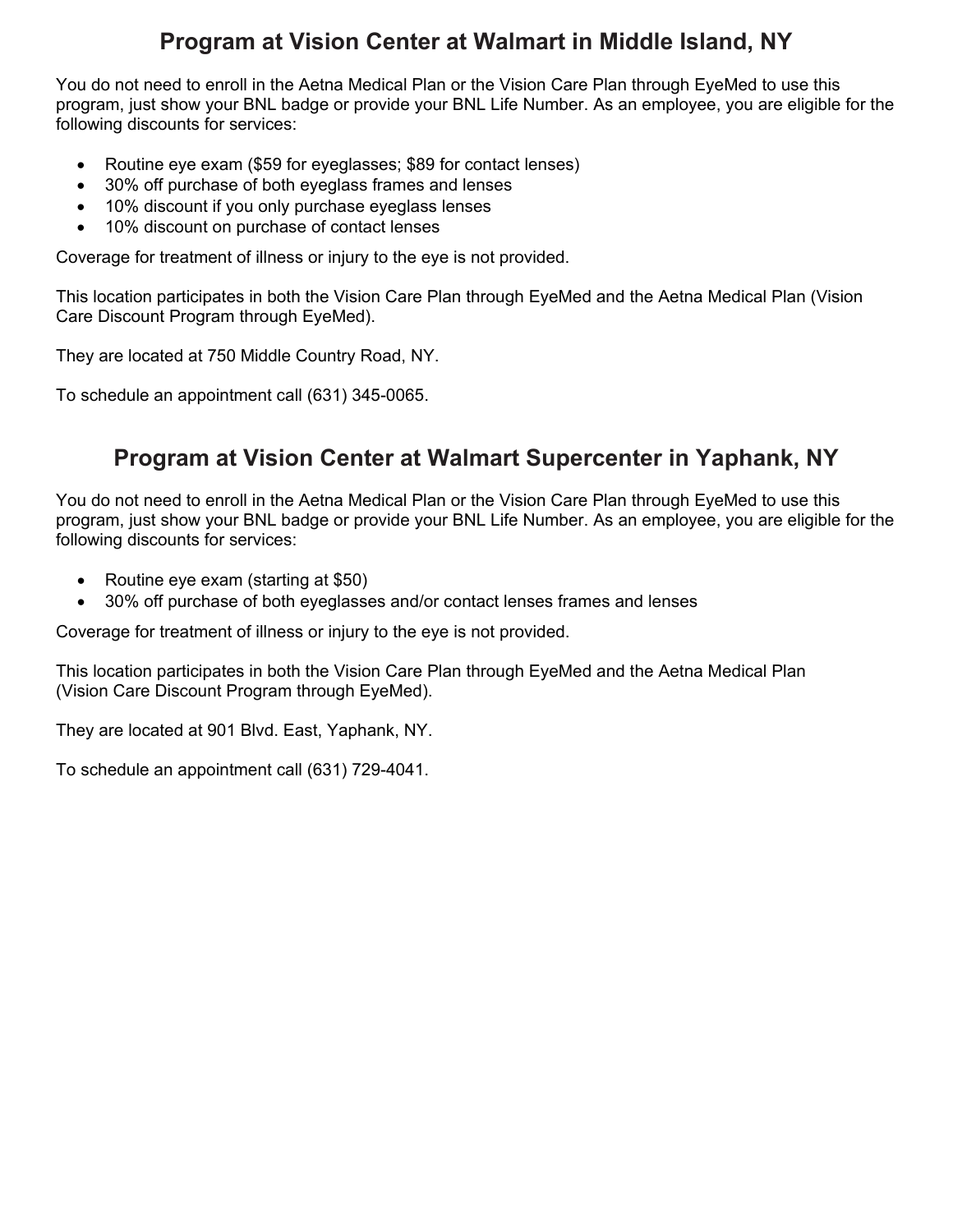## **Vision Care Coverage**

|                                               | Coverage/Cost                                                                                              |                                              |                                                                                                               |                                                                                                                                                                    |                                                                                                |
|-----------------------------------------------|------------------------------------------------------------------------------------------------------------|----------------------------------------------|---------------------------------------------------------------------------------------------------------------|--------------------------------------------------------------------------------------------------------------------------------------------------------------------|------------------------------------------------------------------------------------------------|
| Program                                       | <b>Vision Care Plan through EyeMed</b>                                                                     |                                              | <b>Aetna Medical Plan</b><br><b>(Vision Care Discount)</b><br><b>Program through</b><br>EyeMed)               | <b>Program at Vision</b><br><b>Center at Walmart</b><br>(in Middle Island, NY)                                                                                     | <b>Program at Vision</b><br><b>Center at Walmart</b><br><b>Supercenter</b><br>(in Yaphank, NY) |
| Do you need to elect<br>coverage to use this? | Yes - you need to enroll in the Vision<br>Care Plan                                                        |                                              | Yes - you need to enroll<br>in the Aetna Medical<br>Plan                                                      | No enrollment is<br>needed                                                                                                                                         | No enrollment is<br>needed                                                                     |
| Coverage source                               | In-network<br>(EyeMed Insight<br>Network)                                                                  | Out-of-network                               | In-network<br>(EyeMed Select<br>Network)                                                                      | In-network for EyeMed.<br>(Walmart in Middle<br>Island, NY)                                                                                                        | In-network for EyeMed.<br>(Walmart in Yaphank<br>NY)                                           |
| Routine eye exam for<br>eyeglasses            | The same exam is used for contact<br>lenses or eyeglasses and the limit is 1<br>per calendar year          |                                              | 1 per 24 months                                                                                               | No limit on frequency                                                                                                                                              | No limit on frequency                                                                          |
|                                               | \$10 copay                                                                                                 | Up to \$50<br>reimbursement                  | \$0 copay                                                                                                     | \$59 copay                                                                                                                                                         | Starting at \$50                                                                               |
| <b>Lenses</b>                                 | One pair of lenses each calendar year                                                                      |                                              | No limit on frequency                                                                                         | No limit on frequency                                                                                                                                              | No limit on frequency                                                                          |
| Single vision                                 | \$25 copay                                                                                                 | Up to \$50                                   | \$40 copay                                                                                                    | 30% discount off retail<br>price if both frames &<br>eyeglass lenses are<br>purchased<br>10% discount off retail<br>price if only eyeglass<br>lenses are purchased | 30% discount off retail<br>price                                                               |
| <b>Bifocal</b>                                | \$25 copay                                                                                                 | reimbursement<br>Up to \$75<br>reimbursement | \$60 copay                                                                                                    |                                                                                                                                                                    |                                                                                                |
| Trifocal                                      | \$25 copay                                                                                                 | Up to \$100<br>reimbursement                 | \$80 copay                                                                                                    |                                                                                                                                                                    |                                                                                                |
| Standard progressive                          | \$25 copay                                                                                                 | Up to \$75<br>reimbursement                  | $$120$ copay                                                                                                  |                                                                                                                                                                    |                                                                                                |
| Premium<br>progressive                        | \$110-\$200 copay<br>depending on<br>brand/type                                                            | Up to \$75<br>reimbursement                  | No discount                                                                                                   |                                                                                                                                                                    |                                                                                                |
|                                               | 1 pair per calendar year                                                                                   |                                              | No limit on frequency                                                                                         | No limit on frequency                                                                                                                                              | No limit on frequency                                                                          |
| <b>Frames</b>                                 | Up to \$220<br>allowance + 20%<br>off amount above<br>allowance                                            | Up to \$160<br>reimbursement                 | 35% discount off retail<br>price                                                                              | 30% discount off retail<br>price if both frames &<br>eyeglass lenses are<br>purchased<br>10% discount off retail<br>price if only frames are<br>purchased          | 30% discount off retail<br>price                                                               |
|                                               | The same exam<br>is used for<br>contact lenses or<br>eyeglasses and<br>the limit is 1 per<br>calendar year | Not covered                                  | 1 per 24 months                                                                                               | No limit on frequency                                                                                                                                              | No limit on frequency                                                                          |
| <b>Contact lens exam</b>                      | \$10 copay for<br>exam                                                                                     | Not covered                                  | \$0 copay<br>1 per 24 months<br>Can obtain either<br>contact lens exam or<br>eyeglasses exam, but<br>not both | \$89 copay                                                                                                                                                         | Starting at \$50                                                                               |
|                                               | Standard fit &<br>follow-up exam<br>\$40                                                                   | Not covered                                  |                                                                                                               |                                                                                                                                                                    |                                                                                                |
|                                               | Premium fit &<br>follow-up exam<br>10% off retail                                                          | Not covered                                  |                                                                                                               |                                                                                                                                                                    |                                                                                                |
| <b>Contact lenses</b>                         | Each calendar year                                                                                         |                                              | No limit on frequency                                                                                         | No limit on frequency                                                                                                                                              | No limit on frequency                                                                          |
| Disposable                                    | Up to \$200<br>allowance                                                                                   | Up to \$160<br>reimbursement                 | 15% discount off retail<br>price                                                                              | 10% discount off retail<br>price                                                                                                                                   | 30% discount off retail<br>price                                                               |
| Medically necessary                           | \$0 copay                                                                                                  | Up to \$210<br>reimbursement                 |                                                                                                               |                                                                                                                                                                    |                                                                                                |
| Conventional                                  | Up to \$220<br>allowance + 15%<br>off amount above<br>allowance                                            | Up to \$160<br>reimbursement                 |                                                                                                               |                                                                                                                                                                    |                                                                                                |

This is intended to provide only a summary of the programs. Additional details, discounts and coverages may apply, such as costs for UV coating, scratch resistant coating, photochromatic lenses (darken upon exposure to light), etc.